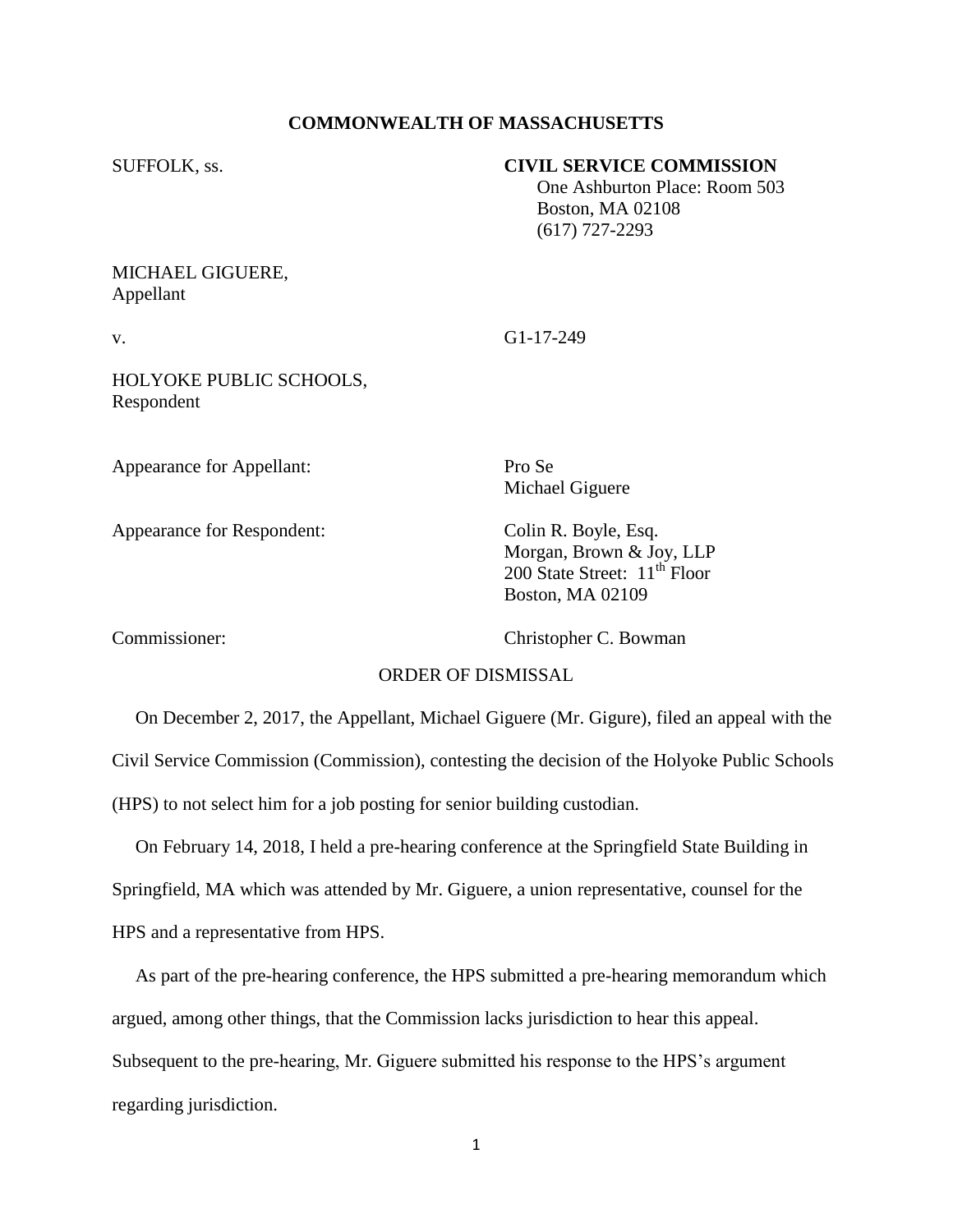Based on the written submissions and the statements of the parties, I find the following which, unless otherwise noted, is not disputed:

- 1. Mr. Giguere is a permanent civil service employee for HPS.
- 2. He is currently a permanent senior building custodian.
- 3. He is currently assigned to the Kelly Elementary School.
- 4. According to Mr. Giguere, the HPS posted a senior custodian position at the E.N. White Middle School.
- 5. Mr. Giguere and other HPS employees responded to the posting.
- 6. The HPS chose a provisional junior custodian for the position.
- 7. The chosen candidate now serves as a provisional senior custodian at the E.N. White Middle School.
- 8. I infer that the job posting made no reference as to whether the position was being filled as a provisional appointment, provisional promotion, transfer or reassignment.

#### *Analysis*

 Regardless of how this position should have been posted, Mr. Giguere cannot show that he is an aggrieved person for the following reasons. First, under the civil service laws governing provisional appointments (G.L. c. 31, ss. 12-14), an appointing authority is permitted to appoint a candidate who is not a permanent service employee. Further, there is no "bypass" when a provisional appointment is made. Second, Mr. Gigure is currently a permanent senior building custodian. Thus, his appointment to this position would not be a provisional promotion. Accordingly, the civil service law related to provisional promotions (Section 15) do not apply to him here. (See Mosesso v. Department of Transitional Assistance, 23 MCSR 43 (2010) (Commission dismissed appeal of a permanent BERS C who was not selected for provisional